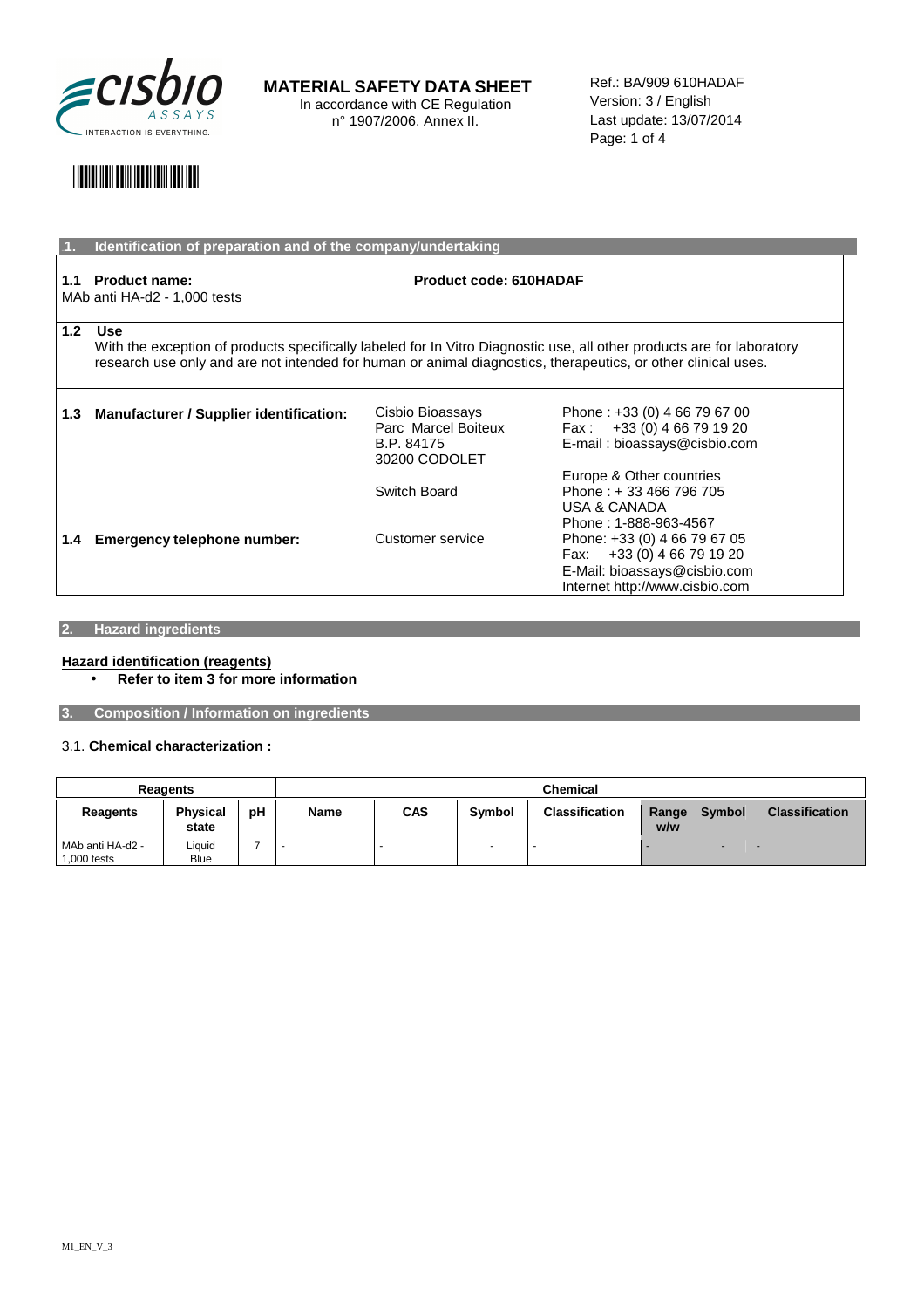

Ref.: BA/909 610HADAF Version: 3 / English Last update: 13/07/2014 Page: 2 of 4

### \*10787\*

| <b>4.</b> | <b>First-aid and measures</b>           |                                                                                                                        |
|-----------|-----------------------------------------|------------------------------------------------------------------------------------------------------------------------|
|           | Eye or skin contact:                    | Immediately flush eyes or skin with plenty of water at least for<br>15 minutes. Remove contaminated clothing.          |
|           | Inhalation:                             | Supply for fresh air. If not breathing, give artificial respiration.<br>For any breathing problems supply with oxygen. |
| ٠         | Ingestion:                              | Secure that the person is conscious. Flush mouth with water and<br>immediately call a physician.                       |
| 5.        | <b>Fire-fighting measures</b>           |                                                                                                                        |
| $\bullet$ | Suitable extinguishing media:           | Use dry chemical powder or appropriate foam extinguisher.                                                              |
| ٠         | Protecting equipment for fire-fighting: | Put on breath protecting equipment, wear protecting clothing to prevent<br>contact with skin and eyes.                 |
| <b>6.</b> | <b>Accidental release measures</b>      |                                                                                                                        |

Use appropriate protective equipment and methods to clean up spilled subtances promptly. Absorb spill using appropriate material. Collect and dispose waste in accordance with applicable regulations.

| 7. | <b>Handling and storage</b>                                                                                        |                                                                                                                                                                                                                               |
|----|--------------------------------------------------------------------------------------------------------------------|-------------------------------------------------------------------------------------------------------------------------------------------------------------------------------------------------------------------------------|
|    | <b>Handling</b><br>Advice for safe handling:                                                                       | Avoid inhalation, contact with eyes, skin and clothing.                                                                                                                                                                       |
|    | <b>Precaution</b>                                                                                                  | Do not pipet by mouth. Do not eat, drink or smoke in areas where<br>reagents are handled.<br>Wear suitable one-way rubber gloves at work.<br>Avoid any splash and formation of aerosols.<br>For further advice see section 8. |
|    | <b>Storage</b>                                                                                                     | Keep in properly labeled containers.                                                                                                                                                                                          |
| 8. | <b>Exposure controls / personal protection</b>                                                                     |                                                                                                                                                                                                                               |
|    | Personal protective equipment<br>Respirator protection:<br>Hand protection:<br>Eye protection:<br>Body protection: | Only required if dusts and aerosols are generated.<br>Wear compatible chemical resistant gloves.<br>Wear chemical safety goggles.<br>Wear protective clothing.                                                                |
|    | General protective and sanitary measures:                                                                          | Safety shower and eyewash device.<br>Immediately remove contaminated clothing.<br>Wash hands after work.                                                                                                                      |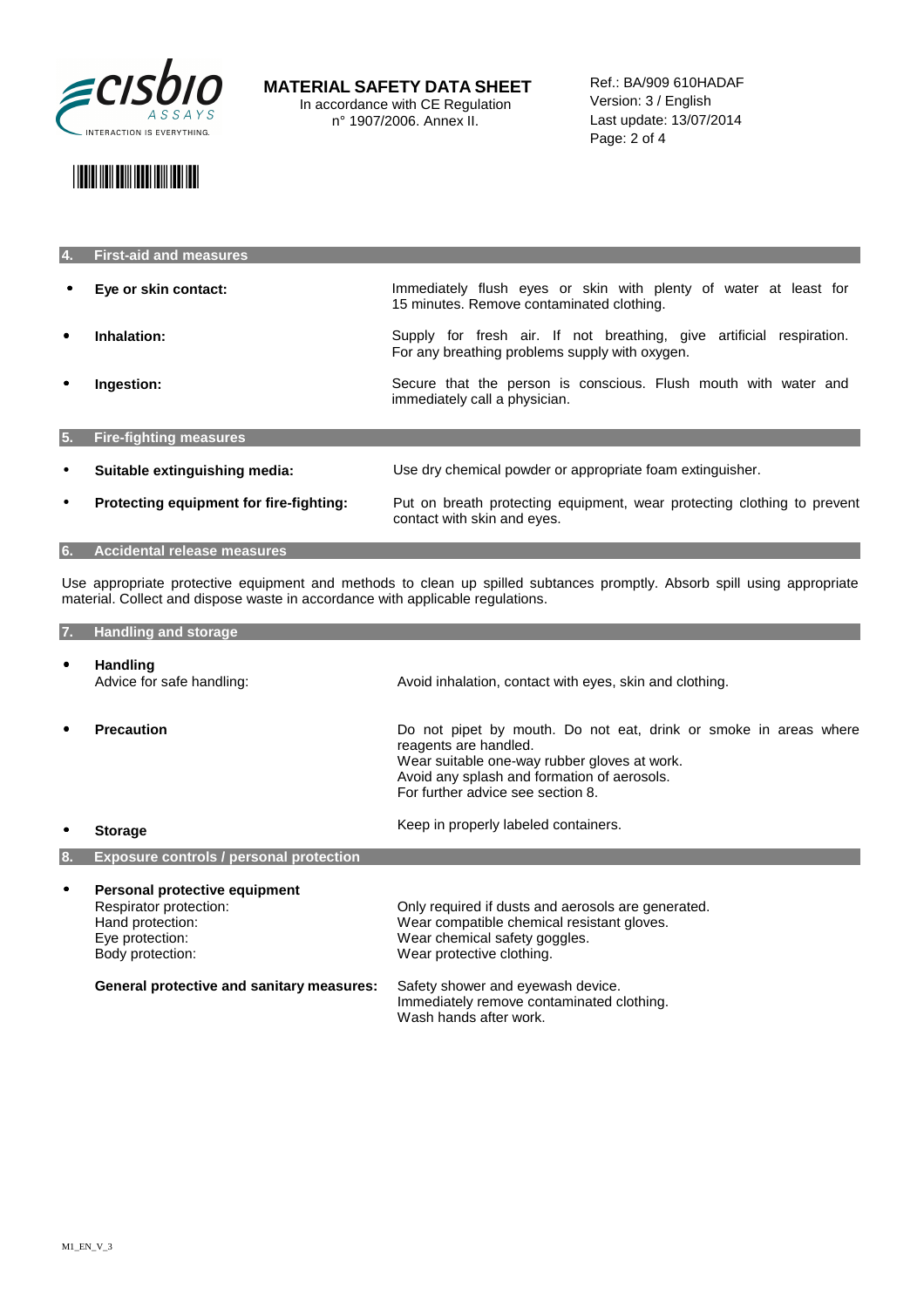

**MATERIAL SAFETY DATA SHEET**  In accordance with CE Regulation

n° 1907/2006. Annex II.

Ref.: BA/909 610HADAF Version: 3 / English Last update: 13/07/2014 Page: 3 of 4

# \*10787\*

|     | <b>Physical and chemical properties</b>                                                                         |                                                                                                                                                                                                                                      |  |
|-----|-----------------------------------------------------------------------------------------------------------------|--------------------------------------------------------------------------------------------------------------------------------------------------------------------------------------------------------------------------------------|--|
|     | Appearance<br>Physical state: Refer item 3.<br>Color: Refer item 3.                                             | N/A<br>Odour:                                                                                                                                                                                                                        |  |
|     | <b>Chemical parameters</b><br>pH:<br>Melting point / melting range:<br>Flash point:<br><b>Relative density:</b> | Refer item 3.<br>Not applicable.<br>Not applicable.<br>Data not available.                                                                                                                                                           |  |
| 10. | <b>Stability and reactivity</b>                                                                                 |                                                                                                                                                                                                                                      |  |
| ٠   | <b>Stability:</b><br><b>Conditions to avoid:</b><br>Incompability:<br>Hazardous or decomposition products:      | Data not available.<br>Data not available.<br>Data not available.<br>Data not available.                                                                                                                                             |  |
|     | <b>Toxicological information</b>                                                                                |                                                                                                                                                                                                                                      |  |
|     | <b>Toxicity:</b>                                                                                                | Data not available.                                                                                                                                                                                                                  |  |
| 12. | <b>Ecological information</b>                                                                                   |                                                                                                                                                                                                                                      |  |
|     | <b>General advice:</b>                                                                                          | Prevent from getting into sewage, water, ground                                                                                                                                                                                      |  |
|     | Mobility and (bio)accumulation potential:                                                                       | Data not available.                                                                                                                                                                                                                  |  |
|     | <b>Ecotoxicity:</b>                                                                                             | Ecotoxic effects of the product are not expected. Quantitative data on the<br>ecological effect of this product is not available.                                                                                                    |  |
|     | Other information:                                                                                              | No ecological problems are expected when the product is handled and<br>used with due care and attention.                                                                                                                             |  |
|     | <b>Disposal consideration</b>                                                                                   |                                                                                                                                                                                                                                      |  |
|     | <b>Contaminated packaging:</b>                                                                                  | Dispose of according to local regulations.                                                                                                                                                                                           |  |
|     | <b>Products:</b>                                                                                                | The product must be disposed of as a laboratory chemical according to<br>local regulations. Please contact responsible authority. Used reagents,<br>plates, and reagent kits dispose of as potential infectious laboratory<br>waste. |  |
|     | <b>Pollutes:</b>                                                                                                | Remove pollutes with absorbing paper.<br>All material used for cleaning up must be disposed of as infectious<br>laboratory waste.                                                                                                    |  |
| 14. | <b>Transport information</b>                                                                                    |                                                                                                                                                                                                                                      |  |
|     | <b>Ground transportation/RID/ADR:</b>                                                                           | Non-hazardous for road transport.                                                                                                                                                                                                    |  |
|     | Seaway/IMDG:                                                                                                    | Non-hazardous for sea transport.                                                                                                                                                                                                     |  |

• **By air/OACI/IATA-DRG:** Non-hazardous for air transport.